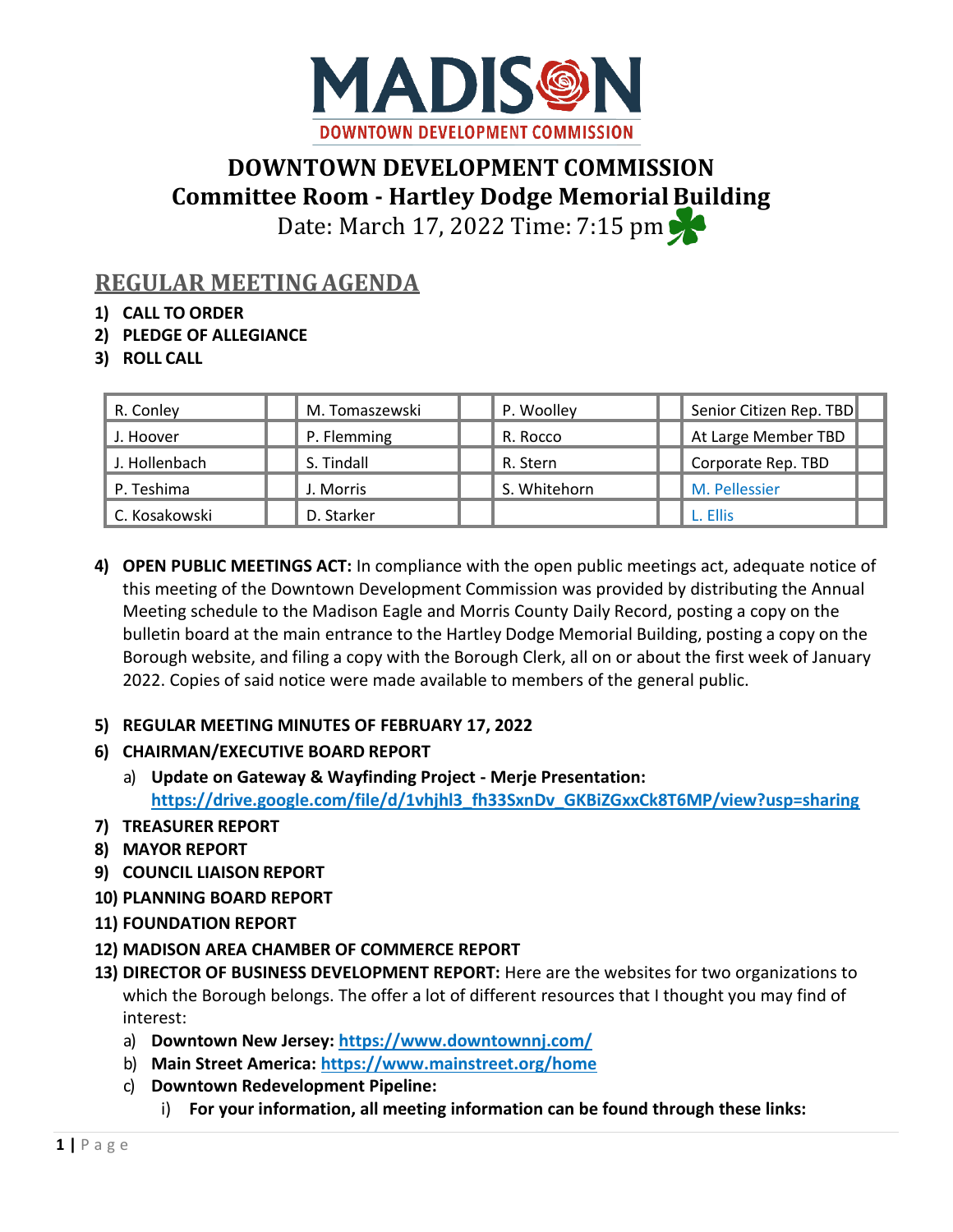- (1) **Zoning Board of Adjustment: [https://www.rosenet.org/505/Zoning-Board-of-](https://www.rosenet.org/505/Zoning-Board-of-Adjustment)[Adjustment](https://www.rosenet.org/505/Zoning-Board-of-Adjustment)**
- (2) **Planning Board:<https://www.rosenet.org/457/Planning-Board>**
- d) **New Business Report:** 
	- i) **[Commercial Property Worksheet](https://docs.google.com/spreadsheets/d/15_jSpBuGie8XvBRuRokW86XRC8PNtRNO3aDZbkvIQlg/edit#gid=0)**
- e) **New! Madison Marketplace Newsletter, Current Edition:<https://conta.cc/3iewXr4>**
- f) **Misc.** 
	- i) **Cook Avenue Parking Lot Reconstruction**
	- ii) **Waverly Place Reconstruction**
		- (1) **Design Charrette - Saturday, March 26, 10:00 am**
	- iii) Borough Council Presentation February 28: https://drive.google.com/file/d/1h5U0Ppyc-**61ixyYw2MRjgCrbRHVQcD24/view?usp=sharing**

### **14) STANDING COMMITTEES:**

- a) **Sign & Façade:** (2022 Membership: Jim Hollenbach, Barry Kroll, John Morris, Karen Giambra, Suzy Whitehorn)
	- i) There have been no applications reviewed and referred to the Borough Zoning Officer since the February DDC meeting.
- b) **PIC (Public Improvement):** (2022 Membership: Russell Stern, John Morris, John Hoover, Paul Daly Suzy Whitehorn)
	- i) **2022 Potential Goals/Projects:**
		- **METC Park Design**
		- **Adopt A Space Program**
	- ii) **Action Items: TBD**
	- iii) **Next Meeting – Tuesday, April 5**
- c) **Marketing and Economic Development:** (2022 Membership: Michael Pellessier, John Morris, Laura Sokol, Karen Giambra, Russell Stern, Deb Starker, Bob Rocco, Melanie Tomaszewski, Suzy Whitehorn, Christine Kosakowski, Peter Teshima)
	- i) **2022 Potential Goals/Projects:**
		- **Gateway & Wayfinding Signage**
		- **Creation of Marketing Materials**
	- ii) **Action Items: TBD**
	- iii) **Next Meeting – Wednesday, April 6**
- d) **Arts & Events:** (2022 Membership: Barry Kroll, John Morris, Stephen Tindall, Karen Giambra, Deb Starker, John Hoover, Bob Rocco, Melanie Tomaszewski, Suzy Whitehorn, Peter Teshima)
	- i) **2022 Potential Goals/Projects:**
		- **Sidewalk Art Gallery analysis and reinvention**
		- **Support of Madison Community Arts Center programming and fundraising**
		- **Explore public art projects**
	- ii) **Action Items: TBD**
	- iii) **Next Meeting – Wednesday, March 30 at 5:00 pm at the Madison Community Arts Center**

### **15) AD HOC COMMITTEE AND PROJECT UPDATES: There are no planned reports for these items at this meeting except for those highlighted.**

- a) **Taste of Madison** (April 25, 2022)
- b) **May Day** (May 7, 2022)
- c) **Farmers Market** (Thursdays, May 19 November 17, 2021)
- d) **Bottle Hill Day** (Saturday, October 1, 2022)